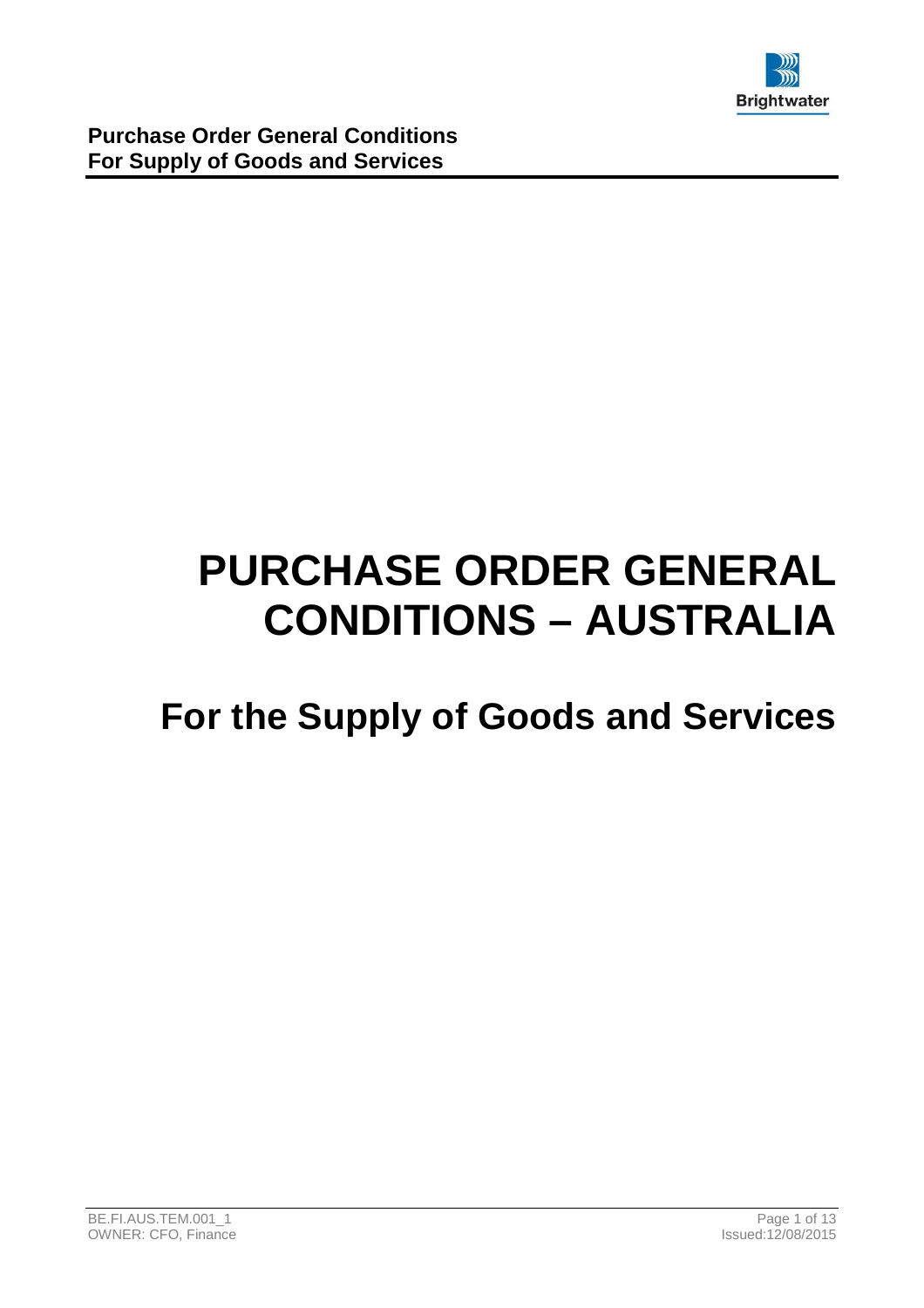### **TABLE OF CONTENTS**

| 1.  | <b>PREAMBLE</b>                           | 4  |
|-----|-------------------------------------------|----|
| 2.  | <b>DEFINITIONS</b>                        | 4  |
| 3.  | THE PURCHASE ORDER                        | 4  |
| 4.  | NATURE AND CONSTRUCTION OF PURCHASE ORDER | 4  |
| 5.  | PRECEDENCE OF DOCUMENTS                   | 5  |
| 6.  | SUBCONTRACTORS AND ASSIGNMENT             | 5  |
| 7.  | <b>VARIATIONS TO THE PURCHASE ORDER</b>   | 5  |
| 8.  | <b>TERMS OF PAYMENT</b>                   | 5  |
| 9.  | <b>PROGRESS PAYMENTS</b>                  | 6  |
| 10. | <b>RETENTIONS</b>                         | 6  |
| 11. | PERFORMANCE SECURITY                      | 6  |
| 12. | <b>NOVATION</b>                           | 6  |
| 13. | DIRECT AGREEMENT                          | 6  |
| 14. | <b>PROGRAMME</b>                          | 6  |
| 15. | QUALITY OF THE WORKS                      | 7  |
| 16. | INSPECTION, TESTING AND EXPEDITING        | 7  |
| 17. | <b>HEALTH AND SAFETY</b>                  | 8  |
| 18. | MANAGEMENT AND REPORTING                  | 8  |
| 19. | <b>DELIVERY</b>                           | 8  |
| 20. | PERFORMANCE OFF SUPPLIERS PREMISES        | 8  |
| 21. | PACKAGING STORAGE AND MARKING             | 8  |
| 22. | <b>HAZARDOUS MATERIALS</b>                | 9  |
| 23. | TIME FOR DELIVERY                         | 9  |
| 24. | <b>LIQUIDATED DAMAGES</b>                 | 10 |
| 25. | <b>WARRANTY FOR THE WORK</b>              | 10 |
| 26. | PATENTS, COPYRIGHT, LAWS & REGULATIONS    | 10 |
| 27. | <b>INTELLECTUAL PROPERTY</b>              | 10 |
| 28. | <b>CONFIDENTIALITY</b>                    | 11 |
| 29. | <b>DOCUMENTATION</b>                      | 11 |
| 30. | <b>RISK AND INSURANCE</b>                 | 11 |
| 31. | LIABILITY AND INDEMNITIES                 | 12 |
| 32. | <b>GENERAL LIMITATION OF LIABILITY</b>    | 12 |
| 33. | TITLE AND OWNERSHIP OF THE WORKS          | 12 |
| 34. | FREE ISSUE MATERIAL                       | 12 |
| 35. | <b>DUTIES AND TAXES</b>                   | 12 |
| 36. | <b>SUSPENSION</b>                         | 13 |
| 37. | <b>DEFAULT</b>                            | 13 |
| 38. | CANCELLATION                              | 13 |
| 39. | DISPUTES AND ARBITRATION                  | 13 |
| 40. | <b>BUSINESS ETHICS</b>                    | 13 |
| 41. | <b>NOTICES</b>                            | 13 |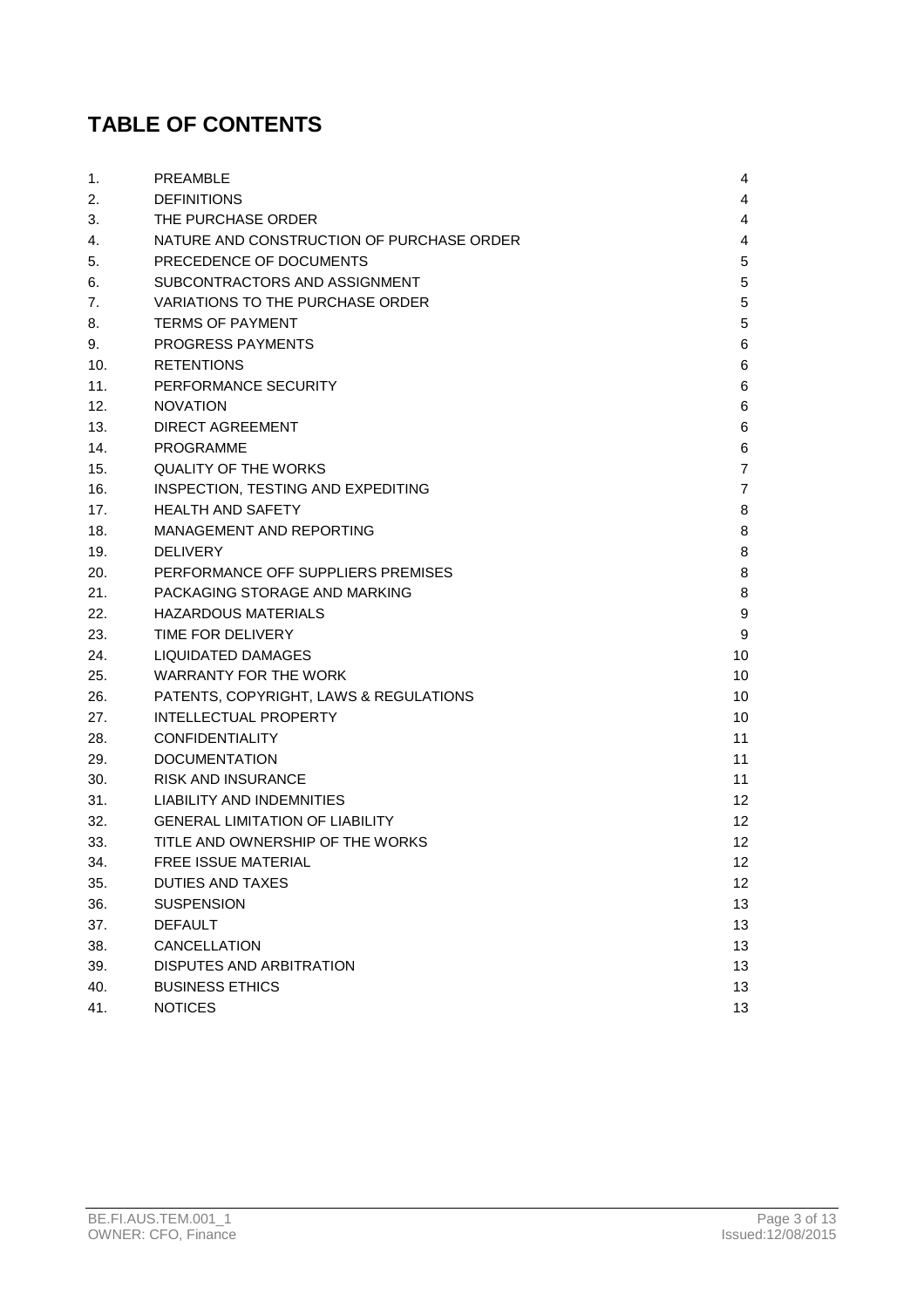#### **1. PREAMBLE**

- 1.1. Brightwater Manufacturing Pty Ltd hereinafter referred to as "Purchaser" wishes to purchase specified "Goods" and/or "Services" as defined in the "Purchase Order". Failure to adhere to the requirements of the Purchase Order will constitute a breach of contract.
- 1.2. Brightwater Manufacturing Pty Ltd may have entered into a contract with a specific client hereinafter referred to as "Client" for completion of certain works. Where this applies the Purchaser wishes to subcontract the supply of the specified Goods and Services and the Purchase Order will incorporate terms and conditions of the Head Contract between the Client and Purchaser.

#### **2. DEFINITIONS**

The following definitions shall be used for the purpose of interpreting the Purchase Order. However, the headers and sub-headers are to be read as general, and not exhaustive, descriptions only:

#### **"Authorisation"**

Means an instruction from the Purchaser which could constitute the formation of a contract for which the Purchase Order defines the terms and conditions.

**"Client"** 

Means the Purchaser's client.

#### **"Commencement Date"**

Means the date of the Purchase Order or the date of Authorisation to proceed with the Works, whichever is the earlier.

#### **"Day"**

Means calendar day.

#### **"Delivery Point"**

Means the delivery point for the Goods as defined in the Purchase Order delivery terms.

#### **"Documentation"**

Means drawings, specifications, data sheets, codes, designs, calculations, material and test certificates, QA records, installation and commissioning instructions, O&M manuals, parts lists and any other documents as defined in the Supplier Data Requirements List or elsewhere in the Purchase Order.

#### **"Goods"**

Shall mean materials, equipment and all things to be provided by Supplier in order to fulfill the requirements of the Purchase Order.

#### **"Head Contract"**

Means the Contract Agreement between the Purchaser and the Client.

#### **"Intellectual Property Rights" or "IP"**

Means all present and future rights conferred by statute, common law or equity in or in relation to copyright, trade-marks, designs, patents, inventions and confidential information, and other results of intellectual activity in any field whether or not registrable, registered or patentable. These rights include rights in applications to register these rights and all renewals and extensions of these rights.

#### **"Month"**

Means calendar month.

#### **"Project IP"**

Means all Intellectual Property Rights created, discovered or coming into existence as a result of, for the purpose of or in connection with the supply of the Works.

#### **"Purchase Order"**

 Means the Purchase Order and all documents incorporated therein including but not limited to these General Conditions of Purchase.

#### **"Purchaser"**

Means Brightwater Manufacturing Pty Ltd, a company incorporated and existing under the laws of Australia and having its registered office at Level 19, 15 William Street, Melbourne, 3000, Australia.

#### **"SDRL"**

Means Supplier Data Requirements List.

#### **"Services"**

Means the services specified in the Purchase order (including any part of the specified services and the results of the specified services).

#### **"Subcontractor"**

 Means any person or firm, other than the Supplier, named in the Purchase Order for any part of the Work, or any person or firm to whom any of the Purchase Order has been sub-let with the consent in writing of the Purchaser.

#### "**Supplier"**

 Means the person or organisation on which the Purchase Order is placed.

#### **"Supplier Critical Data"**

 Means the critical Documentation required to be submitted to Purchaser by Supplier as defined within the Purchase Order.

#### **"Work" or "Works"**

 Means all Goods or Services to be provided and work to be done by the Supplier under the Purchase Order.

#### **3. THE PURCHASE ORDER**

- 3.1. The Purchase Order constitutes the entire agreement between the Purchaser and the Supplier and supersedes all previous communications between the parties oral or written.
- 3.2. The Supplier shall be deemed to have carefully examined these General Conditions of Purchase and<br>the specifications, schedules, drawings and the specifications, schedules, drawings and Documentation listed on the Purchase Order. If the Supplier has any doubt as to the meaning of any portion of the Purchase Order, the Supplier shall before accepting the Purchase Order set forth the particulars thereof and submit them to the Purchaser in writing in order that such doubt is removed. The Supplier shall be deemed to have satisfied itself as to all the conditions and circumstances affecting the Purchase Order price and to have fixed its prices according to its own view of these. No additional allowance except as otherwise herein expressly provided will afterwards be made to the Purchase Order price.
- 3.3. The Supplier warrants that it shall meet all the requirements of the Purchaser as set out in the Purchase Order. Any work, rework or additional work required to be performed by the Supplier in order to satisfy the said requirements shall not entitle the Supplier to any additional payments or any extensions of time.
- 3.4. The performance of any part of this Purchase Order will be deemed to be acceptance of the conditions stated herein, regardless of any inconsistency in the Supplier's correspondence.

#### **4. NATURE AND CONSTRUCTION OF PURCHASE ORDER**

4.1. The Purchase Order is a lump sum order and the Supplier shall supply the Goods or Services in accordance with the requirements of the Purchase Order and warrants that the Goods shall be manufactured in accordance with the Purchase Order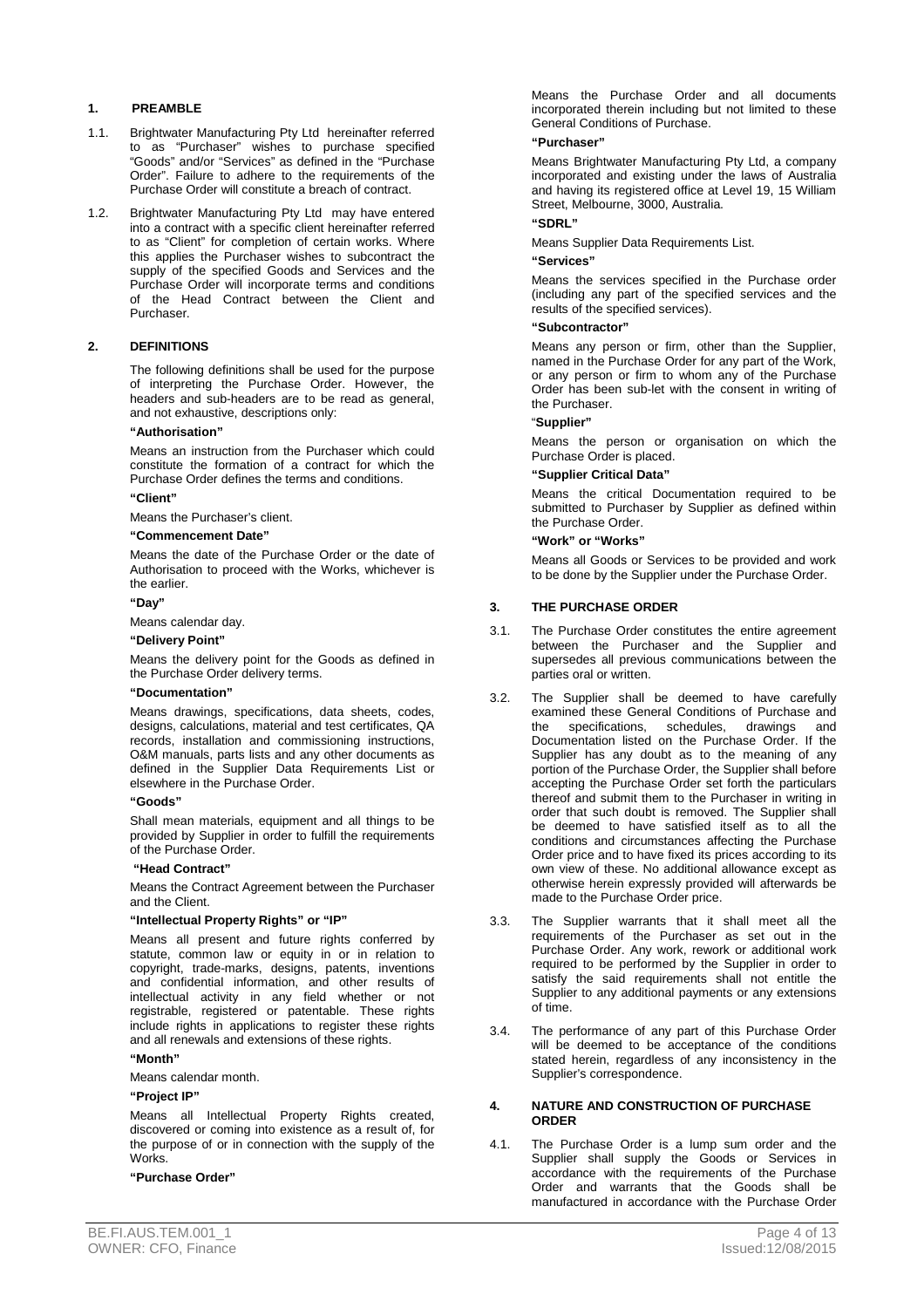specifications without adjustment to the Purchase Order lump sum price.

The price is fixed and firm and is therefore not subject to alteration due to any rise in costs which may be payable by the Supplier.

- 4.2. The Purchase Order shall be governed by and construed with reference to the laws in force in Australia.
- 4.3. Communications between the Purchaser and the Supplier, and documents to be provided under the Purchase Order shall be in the English language.

#### **5. PRECEDENCE OF DOCUMENTS**

- 5.1. The following order of precedence between the documents comprising the Purchase Order shall apply:
	- a) Purchase Order standard form.
	- b) Purchase Order Special Conditions of Purchase.
	- c) General Conditions of Purchase.
	- d) Technical Specification.<br>
	e) Technical Standards.
	- e) Technical Standards.<br>f) Purchaser's Drawings
	- Purchaser's Drawings.
	- g) Suppliers Drawings.
	- h) Supplier's Offer.
	- i) Conditions of Tendering/Request for Quotation.

Each item above shall prevail over any item appearing lower in the list where any conflict or ambiguity between them arises.

#### **6. SUBCONTRACTORS AND ASSIGNMENT**

- 6.1. The Supplier shall not without the Purchaser's prior written approval (which shall not be unreasonably withheld), subcontract or allow a Subcontractor to subcontract any portion of the Work or allow a Subcontractor to assign a subcontract or any payment or any other right, benefit or interest there under.
- 6.2. Consent by the Purchaser to the making of any subcontract by the Supplier shall not relieve the Supplier from full and entire responsibility for the Purchase Order. The Supplier shall be liable to the Purchaser for the acts, defaults or omissions of Subcontractors and employees and agents of Subcontractors as if they were those of the Supplier.
- 6.3. If so, required by the Purchaser the Supplier shall within 7 days of request:
	- a) make available to the Purchaser an un-priced copy of any instruction issued to the Subcontractor in relation to the Work; or
	- b) provide evidence that funds paid by the Purchaser for Goods or Services have been paid to Subcontractors.

#### **7. VARIATIONS TO THE PURCHASE ORDER**

- 7.1. The Supplier shall not vary the Work except as directed in writing. The Purchaser may direct the Supplier to carry out any one or more of the following:
	- a) Increase or decrease the quantities of the Goods or Services or any part of the Goods or Services.
	- b) Omit any part of the Goods or Services
	- c) Change the character, quality or performance requirements of the Goods or Services.
	- d) Change the dimensions of the Goods or any part of the Goods or Services.
- 7.2. The Supplier shall as soon as practicable after receiving a written notice proposing a variation, notify the Purchaser whether the proposed variation can be effected, together with, if it can be effected, the Supplier's estimate of the:
- a) Effect on the manufacturing programme (including the time for delivery), and
- b) Cost (including all time-related costs, if any) of the proposed variation.

 The Purchaser may direct the Supplier to give a detailed quotation for the proposed variation supported by evidence of cost.

- 7.3. Difference in cost agreed to by the Purchaser, if any, occasioned by variations shall be added to or deducted from the Purchase Order price as the case may require.
- 7.4. The programme of works and time for delivery shall be adjusted by the effects of the variation agreed to by the Purchaser, if any.
- 7.5. The Purchaser shall not become liable for payment of any claims in respect of any variation unless the variation has been directed by or agreed to in writing by the Purchaser.

#### **8. TERMS OF PAYMENT**

8.1. In consideration of the Supplier complying with the terms and conditions of the Purchase Order and supplying the Goods in accordance with the Purchase Order, the Purchaser shall pay the Supplier in accordance with the following subject at all times to any conditions of the Purchase Order:

#### **a) Format of Tax Invoice**

An invoice for Works conducted by the Supplier will only be received by the Purchaser if it includes the following:

- i. The words "Tax Invoice" in a prominent place,
- ii. The name and Address of the Supplier,<br>iii. The Purchase Order number,
- The Purchase Order number,
- iv. A description of the Goods and/or Services supplied<sup>1</sup>
- 
- v. The total amount payable,<br>vi. Where required, the Supr Where required, the Supplier's GST number, and a statement that GST is included,
- vii. The name and invoicing address of the Purchaser, and
- viii. The date the tax invoice was issued.

#### **b) Payment**

Payment will be made by the 30th of the month following the month in which a correctly submitted tax invoice is received complying with the requirements of the Purchase Order.

#### **c) Currency**

Purchaser shall make payments to the Supplier in the currency of the items detailed in the Purchase Order. Payment will be made via telegraphic transfer directly into the Suppliers nominated bank account.

#### **d) Reclaim**

Purchaser shall have the right to reclaim from Supplier any payments made as a result of errors, omissions or inconsistencies in invoices for a period of two (2) years from the date of such payments.

#### **e) Set-Off**

Purchaser shall have the right to deduct or set off against any sums that would otherwise be due to the Supplier, any sums due and payable by Supplier to Purchaser whether in respect of the Purchase Order or otherwise. This includes but is not limited to amounts in respect of any claims for damages, breach of contract by the Supplier, liquidated damages, rectification works and/or reclaims as described in clause 8.1d).

#### **f) Disputed invoices**

Purchaser shall not be required to make partial payments against any tax invoice in dispute. If Supplier requires payment against any disputed portion of such invoice then it shall issue a credit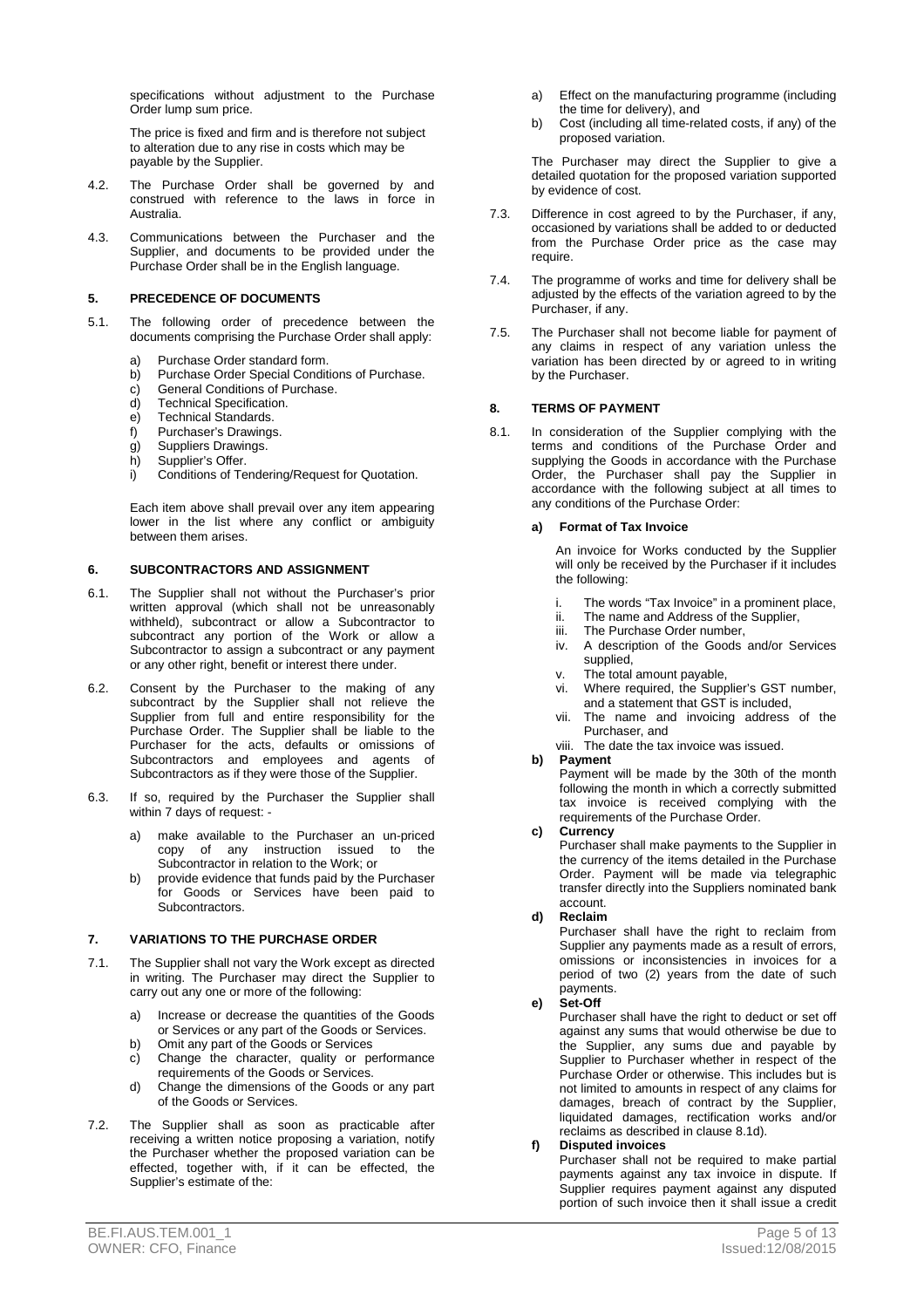note against the full amount of the invoice and submit a separate invoice for the undisputed portion only.

**g) Invoice Addressee** 

Tax invoices shall be fully supported by all appropriate documentation and sent for the attention of "Accounts Payable", Brightwater Manufacturing Pty Ltd, 7 Spencer Place, PO Box 43 Brightwater Nelson, New Zealand.

#### **9. PROGRESS PAYMENTS**

- 9.1. Where interim Progress Payments have not been specifically agreed in writing, no invoice will be recognized under clause 8.1a of these Purchase Order Conditions until all obligations assigned to the Supplier in the Purchase Order are accepted as completed by the Purchaser.
- 9.2. Where Progress Payments are agreed and specified in the purchase order the following are applicable:
	- The Deposit as specified in Clause 9.3) can be invoiced upon receipt by Purchaser of Supplier Critical Data, based on the Purchaser having already received all of the following;
		- i. The Suppliers signed acceptance of the Purchase Order.
		- ii. A performance security acceptable to it, issued in AUD to the value of 10% of the Purchase Order price.
		- iii. Proof of insurance in accordance with section 30 of these of Purchase Order General **Conditions**
	- b) Progress Payments to the value specified in Clause 9.3,
	- c) Final Payment to the value specified in Clause 9.3 upon receipt and final approval of all documentation.
- 9.3. Proportions as defined above to be as follows:
	- a) Deposit 10% of the purchase price<br>b) Progress Payment(s) up to 80% of
		- Progress Payment(s) up to 80% of the purchase price for each deliverable upon delivery (of Goods to the Delivery Point, or service deliverables to the purchaser).
		- c) Final Payment 10% of the purchase price

In the event that a progress payment schedule is agreed prior to placement of the Purchase Order which would result in payment for Goods prior to delivery of the Goods to the Delivery Point, then a completed Off Site Materials Indemnity Form (refer to Appendix A) in favor of the Purchaser will be required against appropriate progress payments.

#### **10. RETENTIONS**

- 10.1. Where retentions are specified in the Purchase Order, the percentage to be retained from each Progress Payment for retentions is 10% and the defects liability retention held for the duration of the defects period is 50% of total retentions
- 10.2. Where the Purchaser has entered into an agreement as described in clause 1.2, the minimum retention fund to be held by the Purchaser out of progress payments due to the Purchasers obligations shall be:
	- a) 10% of the Subcontract value, and
	- b) Upon completion of the Head Contract fifty percent (50%) of the retention fund as a defects retention, applying the same defects liability period as under the Head Contract.

#### **11. PERFORMANCE SECURITY**

11.1. Where a Performance Security is specified on the purchaser order or special conditions the following are applicable:

- a) Within seven (7) days from date of Purchase Order, Supplier is required to provide performance security as defined in Subclause 11.1b) in order to guarantee the fulfilment by the Supplier of all its obligations under the terms of the Purchase Order.
- b) The performance security will be an unconditional first demand Bank Guarantee to the value of 10% of the total purchase price.
- c) The Bank Guarantee is returnable upon completion of the defects liability period.
- d) Bank guarantees shall be in a format acceptable to Purchaser and issued by a bank acceptable to Purchaser. (refer to Appendix B for pro-forma) All costs associated with establishing and maintaining all guarantees shall be borne by the Supplier.

#### **12. NOVATION**

- 12.1. Where a Head Contract exists the following will apply:
	- a) If required to do so by the Client and without consent of the Supplier, the Purchaser may transfer its rights under this Purchase Order to another party by novating the Purchase Order and substituting another party in its place. The Purchaser must do all things and execute all documents necessary to give effect of the novation.
	- If the Head Contract is cancelled, terminated or rescinded or the Purchaser's employment under the Head Contract is terminated for whatever reason whatsoever then, upon receipt by the Supplier of the written notice from the Purchaser notifying the Supplier of the said cancellation, termination or rescission and requiring the Supplier to execute a deed of novation, the Supplier must promptly execute a deed of novation in the form required by the Client novating this purchase order in favour of the Client or another party nominated by the Client.
	- c) For the purposes of affecting such novation only, the Supplier irrevocably appoints the Client to be the Supplier's attorney with the authority to execute such documents as are necessary to give effect to the novation and to bind the Supplier accordingly.

#### **13. DIRECT AGREEMENT**

- 13.1. Where the Purchaser has entered into an agreement with the Client as described in clause 1.2, a condition of this Purchase Order will be that the Supplier will enter into a Direct Agreement with both the Purchaser and the Client which provides the Client with limited step-in rights in respect of the Purchase Order.
- 13.2. A copy of this Direct Agreement is available upon request.
- 13.3. The acceptance of this Direct Agreement is a condition of your company being awarded the Purchase order for the Goods or Services.

#### **14. PROGRAMME**

- 14.1. The Supplier shall provide to Purchaser, a delivery schedule/ manufacturing programme within the timeframe stipulated on the SDRL. This shall be in a form of a Microsoft Project schedule, unless otherwise specified on the Purchase Order, and Supplier and will incorporate the following criteria:
	- a) Work to be performed under the Purchase Order will be broken down into sufficient activities to enable accurate assessment of progress and the effects of any delays.
	- b) Critical paths will be clearly defined.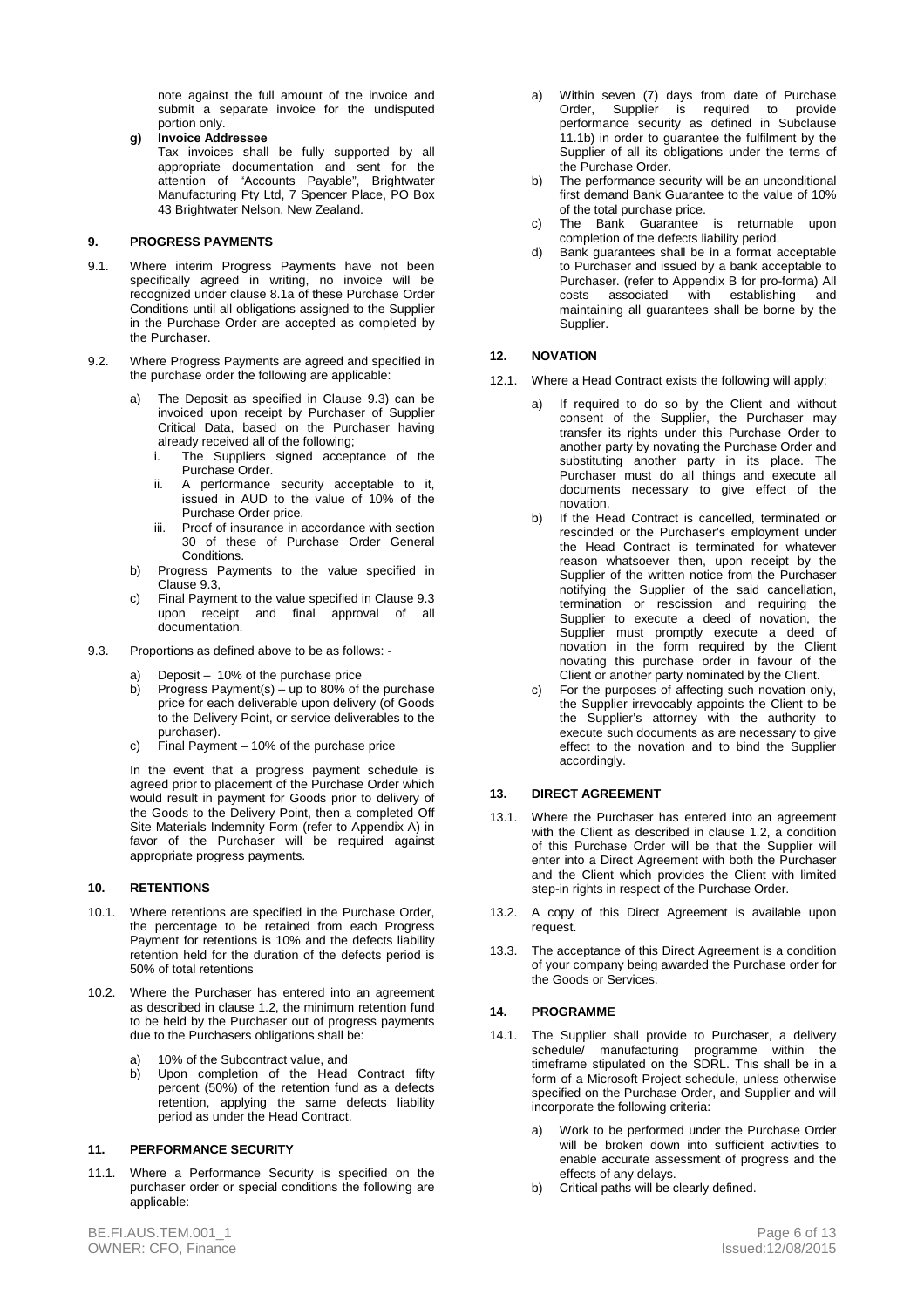- c) Relationship between activities will be sufficient in number to clearly indicate the intended sequence of work and will show all dependencies dictated by constructability and the availability of labour or equipment resources.
- d) Procurement activities for bought out items will be shown, including preparation, submission and approval of shop drawings and order, manufacture and delivery periods for Goods.
- e) Key dates for inspection and testing activities including factory acceptance testing, must be clearly indicated.
- f) As a minimum, early start and early finish dates for all activities shall be indicated.
- g) Earliest access dates for training and commissioning activities will be indicated.
- h) The programme will be in sufficient detail to allow Purchaser to integrate the work of others, including the Purchaser.
- i) The programme will clearly demonstrate the Supplier's ability to achieve the agreed Purchase Order delivery dates.

#### **15. QUALITY OF THE WORKS**

- 15.1. Conditions as to the quality and description for the supply of Goods are as follows:
	- a) The Goods must match the description (including performance criteria) in the purchase order. The Goods must correspond with any sample provided by the supplier in addition to matching the description.
	- b) The Goods must comply with any relevant industry standard or those of the Standards Association of Australia.
	- c) The Goods must be fit for the purpose for which Goods of the same kind are commonly supplied,
	- d) The Goods must be new and of merchantable quality unless otherwise stated in the purchase order.
	- e) The Goods must be clearly marked with the identification marks specified in the purchase order. These identification marks must also be shown on drawings and on dispatch and shop lists.
	- f) The goods must meet the safety performance requirements of the intended purpose.
	- g) Where computer software or hardware is supplied in connection with the Goods they must operate<br>properly and in accordance with anv and in accordance with anv specifications set out in the Purchase Order.
- 15.2. Conditions as to quality and description for the supply of Services are as follows:
	- a) The Services must match the description of the Services in the purchase order.
	- b) The Services must correspond in nature and quality with any sample Services demonstrated by the Supplier.
	- c) If the Supplier showed the Purchaser a result to be achieved by the Services before fulfilling the purchase order, the Services must correspond in quality with that result.
	- d) The Services must be performed with due care and skill by appropriately qualified and trained personnel.
	- e) The Services must be fit for the purposes for which those types of services are commonly bought and for any other purposes for which the supplier is informed.
	- f) Where there is a procedure for obtaining accreditation in relation to the provision of a service of the same nature as the Services then the Services must be provided to the standard required by the relevant accreditation body and the supplier must be accredited by the accreditation body at the time that the Services are provided.
- g) Any items that the Supplier uses or provides in conjunction with the Services must be of merchantable quality, comply with any applicable industry standards and those of the Standards Association of Australia and any other standards specified in the Order and be fit for their usual purpose and any purpose for which the supplier is informed, including but not limited to, in the case of PPE:
	- i. Ear (Hearing) Protection AS1270.
	-
	- ii. Eye Protection AS1337.<br>iii. Foot Protection AS2210 Foot Protection - AS2210.
	- iv. Hand Protection AS2161(industrial gloves), AS2225 (electrical gloves).
	- v. Head Protection AS1800, AS1801.
	- vi. High Visibility Safety Garments AS4602.
	- vii. Industrial Clothing AS2919.
	- viii. Lung (Respiratory) Protection AS1715, AS1716.
	- ix. Safety Belts & Harnesses AS1891
- 15.3. Where specified the Supplier shall establish and maintain for the purposes of monitoring the Work, a quality system in accordance with AS/NZS ISO9001: 2000 "Quality Management Systems" or equivalent.

The Supplier shall, in administering such Quality System:

- a) Plan, establish and maintain the quality system in a manner acceptable to Purchaser, and
- b) Ensure that the Purchaser or its nominated agents has access to the quality system of all nominated Subcontractors so as to enable monitoring and quality auditing.
- 15.4. If the Supplier executes any defective Work or supplies any equipment or materials whether fixed or not which does not conform with clause 15.1 or 15.2, notwithstanding that the Purchaser may previously have inspected or approved such equipment or materials or some portion thereof and notwithstanding that a progress payment may have been made in respect thereof, the Purchaser may give to the Supplier notice in writing setting forth the defect or deficiency and the Supplier shall at its own expense without undue delay alter or remove and reconstruct the Work or supply the materials in conformity with the Purchase Order. If the same is not carried out by the Supplier within the time stipulated by the Purchaser in its notice to the Supplier then the Purchaser shall be at liberty to employ other persons to effect the same and all expenses loss or damage as in the opinion of the Purchaser, that may have been occasioned thereby shall be borne by the Supplier and the amount thereof paid by the Supplier or deducted by the Purchaser from any money that may be or become due to the Supplier.
- 15.5. For the purpose of inspecting any portion of the Goods already assembled, otherwise than for the purposes of any tests as required by the Specification, the Purchaser may at any time direct the Supplier by notice in writing to dismantle any portion of the Goods. If it is found upon inspection that the Goods so dismantled are in accordance with the Purchase Order the whole of the expenses incurred in dismantling and reassembly shall be borne by the Purchaser. If the Goods so dismantled are not in accordance with the Purchase Order the whole of the expenses incurred in dismantling and re-assembly shall be borne by the Supplier.

#### **16. INSPECTION, TESTING AND EXPEDITING**

16.1. The Purchaser or the Client or their nominated agents shall have the right to inspect, expedite and to test any part of the Works at any time. Inspection and testing requirements are as detailed in the Purchase Order. The Supplier shall carry out the tests and any such additional tests at the installation site, or elsewhere, as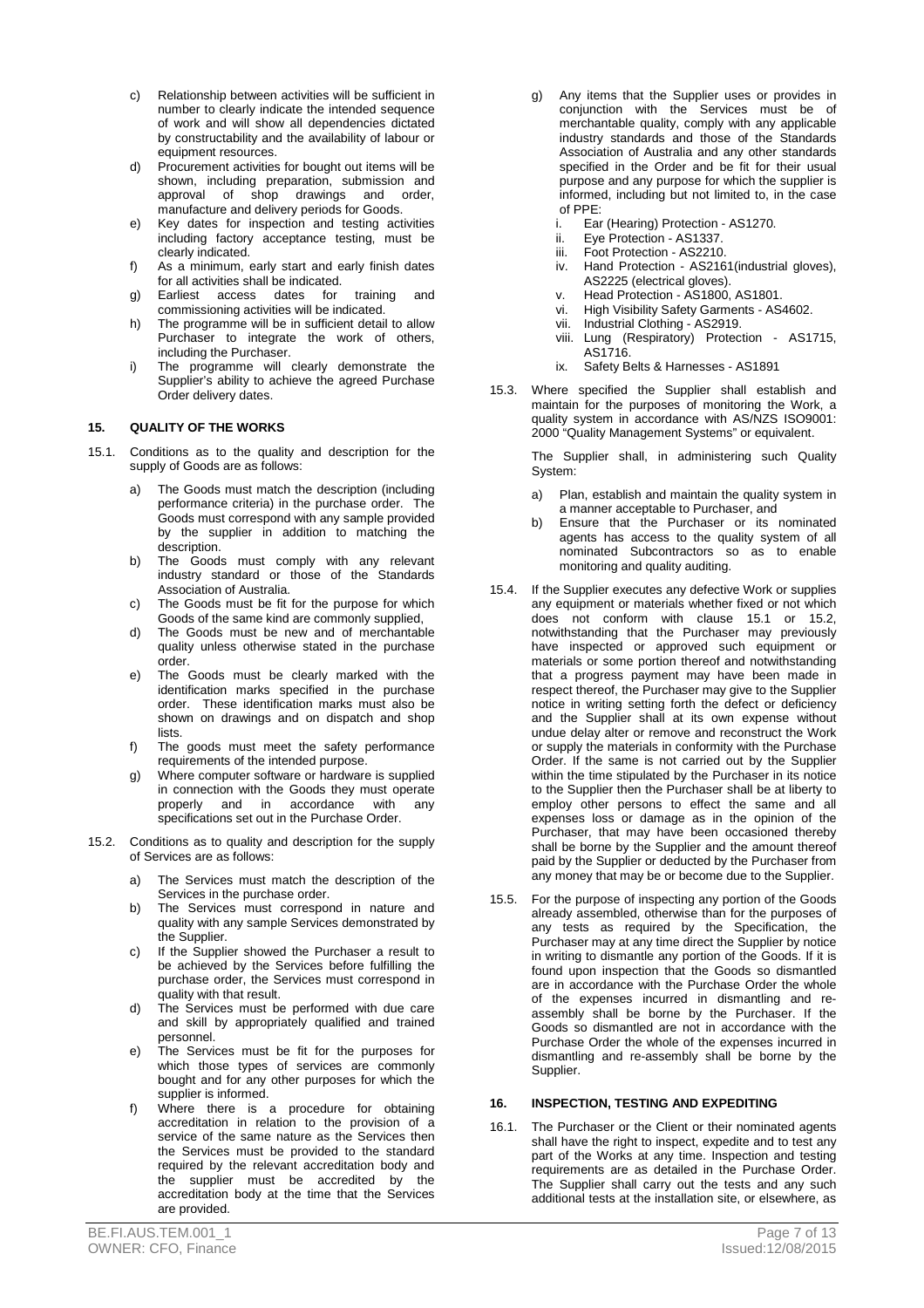in the opinion of the Purchaser are necessary to determine that all parts of the Works comply with the Purchase Order. All test certificates shall be retained and supplied to the Purchaser for its records.

- 16.2. If the Goods or Services fail any tests then the Supplier shall with all speed and at its own expense make good the defects.
- 16.3. The Works furnished under the Purchase Order shall be subject to expediting by the Purchaser or the Client or their nominated agents, all of whom shall be allowed reasonable access to the Suppliers works and those of its Subcontractors for expediting purposes.

Failure by the Purchaser to expedite under the Purchase Order will not absolve Supplier from its responsibility for progressing the Works in accordance with the Purchase Order.

16.4. The Works shall not be deemed accepted until issue of a final inspection release certificate by the Purchaser or its nominated agents.

#### **17. HEALTH AND SAFETY**

- 17.1. The Supplier shall exercise due care, skill and diligence and take all necessary measures and precautions to ensure that in the execution of the Work, safe working practices are observed and that the health and safety of the Supplier's, Purchaser's or other third party personnel is not endangered.
- 17.2. The Supplier must cease or not proceed with any work that places the health or safety of any person at risk. The Purchaser or its nominated agents may also direct the Supplier to cease or not proceed with any such work and Supplier shall modify it's method of work if necessary in order to satisfy the health and safety requirements of the Purchase Order.
- 17.3. The Supplier will be responsible for observing all applicable laws and regulations relating to Health and Safety throughout the execution of the Work.
- 17.4. The Supplier is to familiarize themselves with any Health and Safety requirements outlined in the Purchase Order or Special Conditions and ensure that their employees and subcontractors comply fully with these requirements.

#### **18. MANAGEMENT AND REPORTING**

- 18.1. The Supplier shall identify a management representative to represent it in all matters pertaining to the Work. The management representative shall have the authority to make commitment on behalf of the Supplier and shall attend all progress meetings. The management representative will be the single point for all communications with the Purchaser.
- 18.2. Where requested to do so and at no additional cost to the Purchaser, the Supplier is to provide a Progress Report at two (2) weekly intervals throughout the life of the Purchase Order. The report shall contain as a minimum but not be limited to, a narrative summary of the current position of the Work with regards to engineering design, procurement, manufacturing, assembly, testing, painting packing and delivery. Status of all documentation as detailed within the agreed SDRL together with a copy of the current programme. The Progress Report shall be provided via fax or email to the Purchaser's representative.
- 18.3. In order to establish and maintain effective control and co-ordination of all aspects of the Purchase Order, the Purchaser may require a series of co-ordination meetings with the Supplier, at no additional cost to the Purchaser, and any other person whom the Purchaser or the Client wishes to attend.

#### **19. DELIVERY**

- 19.1. Delivery shall be made to the place (Delivery Point) in the manner and by the date(s) specified in the Purchase Order or Special Conditions, or as may hereafter be subsequently agreed in writing.
- 19.2. Delivery of Goods shall be interpreted in accordance with Incoterms 2010 as amended from time to time thereafter. Unless otherwise specified in the Purchase Order the Delivery terms will be Delivered Duty Paid (DDP).
- 19.3. For deliveries originating in Australia, Supplier shall provide to Purchaser in writing, not less than five (5) working days notice of intended shipping dates and details of items being shipped. For deliveries originating from outside of Australia, the notice period shall be not less than fifteen (15) working days. Such notice shall include but not be limited to (where appropriate or required), the weight and dimensions of each package being shipped.
- 19.4. The Supplier agrees that the Purchase Order takes precedence over any delivery documentation; and that acknowledgement of delivery of any item on the Purchase Order is not to be taken as acceptance of either the quantity or quality of the items indicated on the delivery documentation. All Goods shall be subject to Purchaser's inspection within a reasonable time after delivery of the Goods, irrespective of the date of payment. The Purchaser shall promptly notify the Supplier of any known defects and/or delivery discrepancies.

#### **20. PERFORMANCE OFF SUPPLIERS PREMISES**

- 20.1. In performing the Works at premises belonging to either the Client, the Purchaser, or third party premises as included in the Purchase Order, the supplier must:
	- a) Use all best efforts not to interfere with any activities of any person,
	- b) Be aware of, comply with, and ensure that supplier personnel, subcontractors, agents etc comply with;
		- i. All applicable laws regulations and industrial awards and agreements, including all applicable safety, health and environment laws and regulations, and
		- ii. All safety, health and environment guidelines, rules and procedures applicable or as specified in the Order, and
		- iii. All directions and orders given by Purchaser representatives, and
	- c) Ensure that the premises are left secure, clean, orderly and fit for immediate use.

#### **21. PACKAGING STORAGE AND MARKING**

- 21.1. The Supplier shall package all Goods in such a manner as to ensure protection against damage and deterioration during shipment and storage which includes local transportation, air and ocean freight, and storage at the receiving site. Any goods found to be damaged on delivery will not be accepted until such damage is rectified.
- 21.2. All cases, containers and packages from overseas are liable to be opened for examination by the Australian Customs and Border Protection Service (ACBPS) and/or the Department of Agriculture, Fisheries and Forestry, and all such opening and subsequent repacking shall be at the expense of the Supplier. The Supplier shall retain responsibility for proper repacking, storage and the prevention of items being mislaid prior to delivery to Site.
- 21.3. The Supplier shall have prepared for each consignment a numbered packaging specification which shall contain a full statement of the packages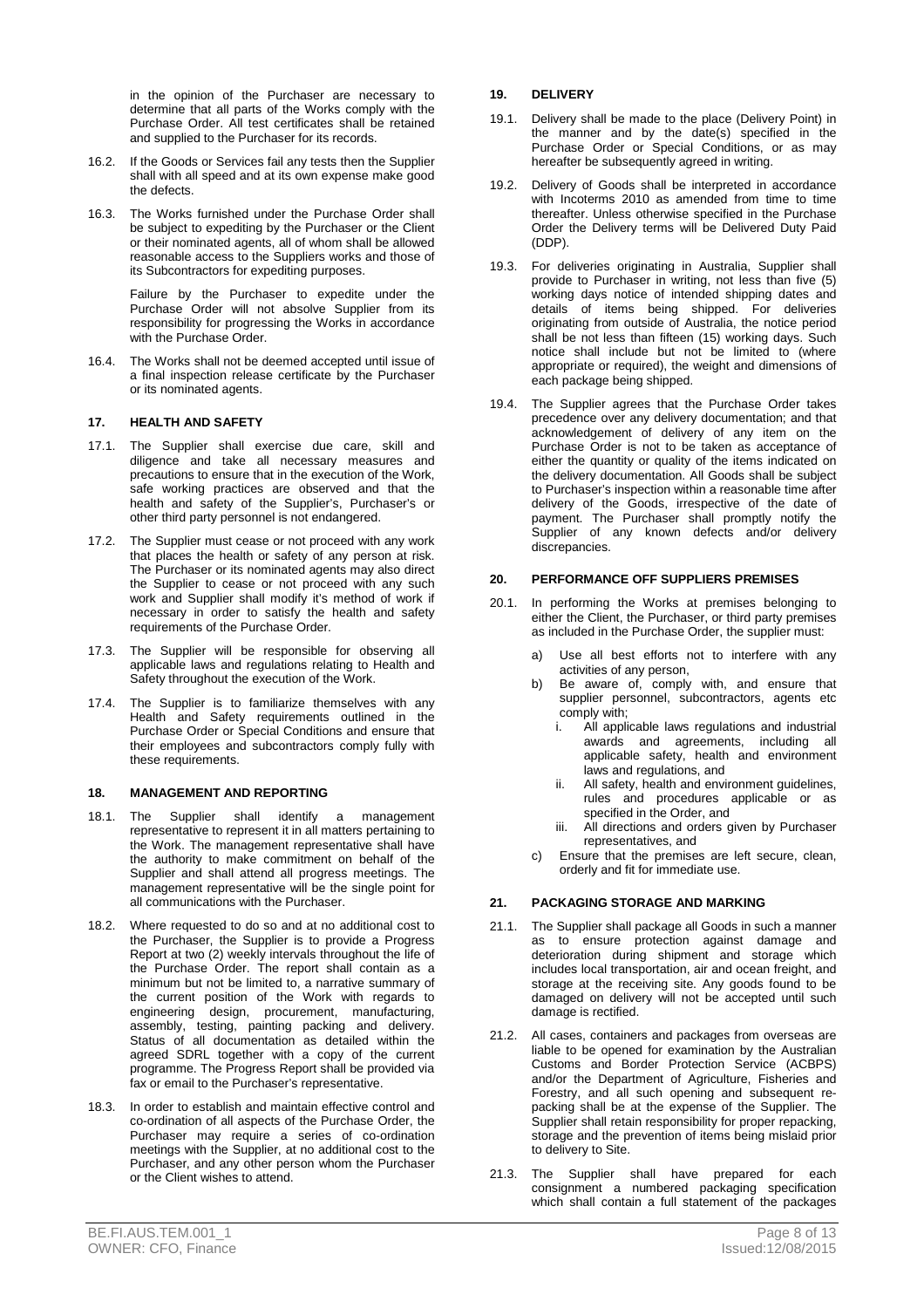consigned with detailed particulars of the package dimensions, weights and contents identification of each package. Each package, including any delivered by a Subcontractor shall be consigned to the Purchaser and be clearly marked with:

- a) The Suppliers name,
- b) The packaging specification number,
- c) Contents identification,<br>d) Its shipping or transport
- Its shipping or transport weight and dimensions,
- e) The Purchase Order number, and
- f) The project name and project number.

 A copy of invoice, packing list, Purchaser's inspection release certificate and any applicable material certificates must always be packed with the Goods. Material certificates shall be originals or certified copies. If the Goods are shipped unpacked, this documentation should be attached to the Goods in a sealed water proof envelope. Cases, packages, bundles, loose pieces are to be marked as instructed and show Purchase Order number and gross / net weights. All random materials shall be tagged for identification.

- 21.4. Unless otherwise stated in the technical specifications or elsewhere on the Purchase Order, the Supplier shall provide the following minimum protection for all Goods before shipment:
	- a) All openings in the Goods furnished by the Supplier shall be securely plugged, capped or otherwise blanked off, sealed with tape and suitably protected against damage and entry of foreign materials and moisture. For shop fabricated Goods this shall be done as soon as possible after shop cleaning.
	- b) Ends on all valves, fittings, pipes, nozzles etc. shall be capped and sealed with suitable, firmly attached protectors. Butt weld ends and ferrous materials shall be coated with anti corrosion paint prior to capping, back to a ring 50 mm from the end.
	- c) Protectors for bevelled ends designed for backing ring or consumable insert shall have a plywood or hard board liner disc held securely against the bevelled end. Protectors shall not be welded to weld end.
	- d) All flange facings, bolt holes and other machined surfaces of ferrous materials (except butt weld end preparation) shall be coated with a suitable removable anti-rust compound.
	- e) All flanged connections and loose flanges shall be provided with suitable full face flange protectors bolted in place and sealed.
	- f) All machined surfaces shall be protected with wooden blocks or similar means and reinforced externally with metal bands or plates.
	- g) All protectors for openings and all braces, brackets, spacers, ties, bindings and other shipping, packaging and packing materials and appurtenances used for protection in shipping. storing and handling of non-ferrous piping and materials shall be of such design, type and/or arrangements as to prohibit contact between ferrous and non ferrous metals.
	- h) Each section of pipe for lube oil systems and other systems, if specified in the Specification, shall be coated properly and sealed.
	- i) All bearing surfaces shall be properly protected. Anti-friction bearings shall be pre-loaded to prevent brinelling.
	- j) Each component of equipment/plant to be shipped in sections shall be reinforced to minimize distortion during shipping and handling. Disconnected piping and wiring shall be properly supported and braced for shipment.
	- k) All moving parts requiring lubrication shall be greased in at the Suppliers works before packing.
- 21.5. Electronic or electrical Goods must be suitably protected in air tight or anti static enclosures as applicable. Sufficient desiccant as recommended by the manufacturer should be used.
- 21.6. Items shipped in bundles should be adequately secured and not exceed 2 tonnes. Small loose objects shipped with main equipment should be adequately identified and tagged with Purchase Order and item number.
- 21.7. Equipment should clearly show lifting points.
- 21.8. Spare parts shall be packed to a standard that will ensure preservation for a minimum of two years indoor storage. Each item is to be metal tagged with description. This will include Purchase Order number, item number, tag number (where applicable, and as specified within the Purchase Order) and manufacturer's part number.
- 21.9. Packaging for fragile articles must be clearly identified as such.
- 21.10. Items which may be hazardous to health must be accompanied by the relevant Material Safety Data Sheet (MSDS).
- 21.11. All wooden packaging must comply with ISPM15.
- 21.12. The Supplier shall comply with the Australian Department of Agriculture and Fisheries (DAFF) Biosecurity requirements relating to all wood products including packing materials supplied.
- **Note:** The importation of packing materials with bark attached is absolutely prohibited. If wood packing materials are found to be infested by insects or fungi upon being inspected when landed in Australia, the cost of any treatment ordered, including destruction of the cases and repacking and cost incidental thereto will be charged to the Supplier. All crates and box skids shall be of marine grade plywood or a good grade hardwood.

#### **22. HAZARDOUS MATERIALS**

22.1. When materials considered hazardous to health are supplied, the Supplier must provide Purchaser with details of the formal assessment as required by any current legislation associated to supply and the procedure to be adopted to control exposure.

> The applicable Materials Safety Data Sheet (MSDS) shall be forwarded to Purchaser for review prior to shipment of the Goods and a copy of the Data Sheet shall accompany the Goods in transit.

#### **23. TIME FOR DELIVERY**

- 23.1. The Supplier will proceed with the Work under the Purchase Order with due expedition and without delay. and the Supplier shall take all reasonable steps to prevent and minimize delay.
- 23.2. If it ever appears that the time for delivery of the Goods will not be met, the Supplier must immediately notify Purchaser in writing of any actual or anticipated delays. Such notices shall contain details of cause, estimated period of delay and corrective action being taken. The Purchaser may (without prejudice to any other rights) terminate all or any part of the Purchase Order in accordance with section 37 of these Purchase Order Conditions.
- 23.3. The Purchaser may at any time for any reason it deems sufficient, extend the time for delivery of the Goods and notify the Supplier of that extension. The Purchaser will not be liable to pay the Supplier any costs, expenses, losses or damages in respect of an extension, acceleration, disruption or delay.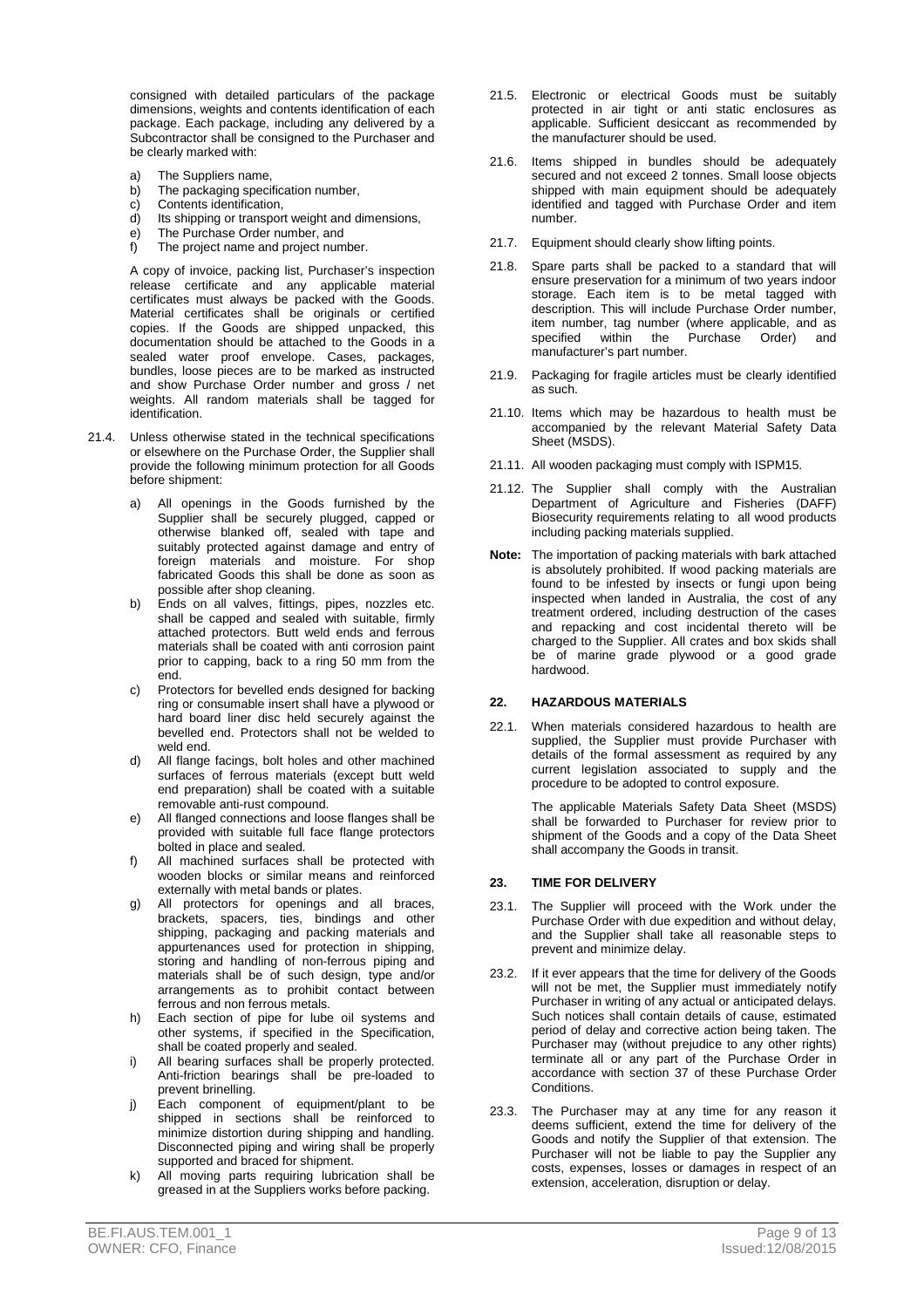#### **24. LIQUIDATED DAMAGES**

24.1. Supplier hereby acknowledges that compliance with the delivery date(s) defined within the Purchase Order or Special Conditions is an essential condition of the Purchase Order. Should the Supplier fail to comply, for all the Work or part thereof, within the time(s) specified in the Purchase Order or such extended time(s) as may be allowed in accordance with the Purchase Order, then Purchaser shall be entitled to recover from the Supplier by way of compensation, or Set-Off, or reimbursement, or damages for such failure liquidated in the sum (where applicable), or percentage of the Purchase Order price specified in the Purchase Order or Special Conditions at Purchaser's sole option. The terms of this Article shall be without prejudice to any other rights of Purchaser under the Purchase Order or at law.

> Time is of the essence for the performance of section 23.

#### **25. WARRANTY FOR THE WORK**

- 25.1. The Supplier warrants to the Purchaser that:
	- a) The Goods or Services will be completed to the standard of a competent Supplier, experienced in the design, supply and commissioning of Works of the type required by the Purchase Order,
	- b) The Goods or Services will be fit for the purpose for which they are intended as specified in, or as may be reasonably inferred from the Purchase Order.
	- c) Goods will be designed and manufactured in a manner which is consistent with the aim of minimising maintenance costs,
	- d) The Works will be planned, designed, produced and manufactured in accordance with the principles of industry best practice,
	- e) The materials comprising the Goods will be new, unused and fit for their intended purpose,
	- f) The Goods or Services will achieve the performance standards stipulated in the Purchase Order,
	- g) The Goods will be designed and manufactured so that they are capable of being operated in accordance with the requirements of the Purchase Order in a safe manner and free from risk to the health and wellbeing of persons involved in the use of the Goods after delivery.
	- h) The Works will comply with all required statutory regulations,
	- i) The Supplier is, at all times, suitably qualified and experienced to carry out the Work, has the necessary resources and will exercise due care and diligence in the execution of the Work, and
	- j) The Supplier does not rely on any representation or warranty made by or on behalf of the Purchaser's nominees which is not specified in the Purchase Order.
- 25.2. The Supplier will, in respect of any materials or equipment forming part of the Goods, procure warranties from the suppliers or manufacturers of such material or equipment to comply with the requirements of the Purchase Order. The Supplier shall ensure that the Purchaser will have the benefit of any such warranties obtained.
- 25.3. Any warranties obtained in accordance with section 25 of these Purchase Order General Conditions shall not be construed in any way to modify or limit any:
	- a) Right, power or remedy of the Purchaser against the Supplier, whether under the Purchase Order or otherwise, in respect of the Goods, or
	- b) Liability, responsibility or obligation of the Supplier under the Purchase Order.
- 25.4. The defects liability period shall be:
- a) Eighteen (18) months from the date that Goods are placed into use or operation; or,
- b) Twenty four (24) months from the date of delivery in accordance with the Purchase Order, whichever is the earlier.
- 25.5. If, during the defects liability period, any defect is found which, in the opinion of the Purchaser, affects any part of the Works, the Supplier shall be responsible and liable for the prompt rectification of such defect in accordance with clause 25.4. Further to any such rectification work, the defects liability period for the Works shall be extended by the period of time during which the Goods, or any part of the Works, was unable to be used for the purpose for which they have been designed and manufactured.
- 25.6. If defective Works are the cause of any defect in the contract works under the Head Contract, then the supplier is responsible to remedy the resulting defects.
- 25.7. The Purchaser shall notify the Supplier of any defect that in the opinion of the Purchaser, affects the Works. Any such defect shall be rectified promptly, at the Supplier's sole expense, and in accordance with any direction of the Purchaser.

Rectification work may be effected, or replacements may be made by the Purchaser or by a third party on the Purchaser's behalf, at the Suppliers expense and without authorisation by Supplier if:

- a) The Supplier does not comply with any direction of the Purchaser,
- b) The Supplier has failed to inspect or to repair the defects in the Goods within a reasonable time after having been notified by Purchaser, and/or
- c) In cases where it would be highly unreasonable or impractical for Purchaser to give to Supplier an opportunity to inspect and/or remedy such defects, or to obtain Supplier's authorisation, and has notified Supplier accordingly.

 In the event of (a) (b) and (c), repairs and replacements effected by Purchaser or a third party shall be deemed to be effected and made by Supplier and this Article shall remain in effect, except in case of repairs resulting in any detriment of the repaired Goods.

- 25.8. Purchaser shall have the right to assign the benefit of the warranties and remedies provided in the Purchase Order to any successor.
- 25.9. The rights and remedies of the Purchaser provided under this Article are without prejudice to the Purchaser's other rights or remedies under the Purchase Order and at law.

#### **26. PATENTS, COPYRIGHT, LAWS & REGULATIONS**

26.1. The Supplier shall indemnify and save harmless the Purchaser and the Client against all costs and claims due to infringement of any patent, registered design, copyright, trade mark or trade name or other intellectual property right in relation to the Goods or Services ordered and used for their intended use. The Supplier warrants that all Goods supplied under the Purchase Order shall be produced, sold, delivered and furnished in strict compliance with all applicable laws and regulations to which the Goods are subject. In carrying out the Purchase Order the Supplier shall comply with the provisions of all statutes, regulations and bylaws of government, local and other public authorities that may be applicable to the Goods.

#### **27. INTELLECTUAL PROPERTY**

27.1. The Purchaser owns all rights, title and interest in their own technical materials and that subject to clause 27.2,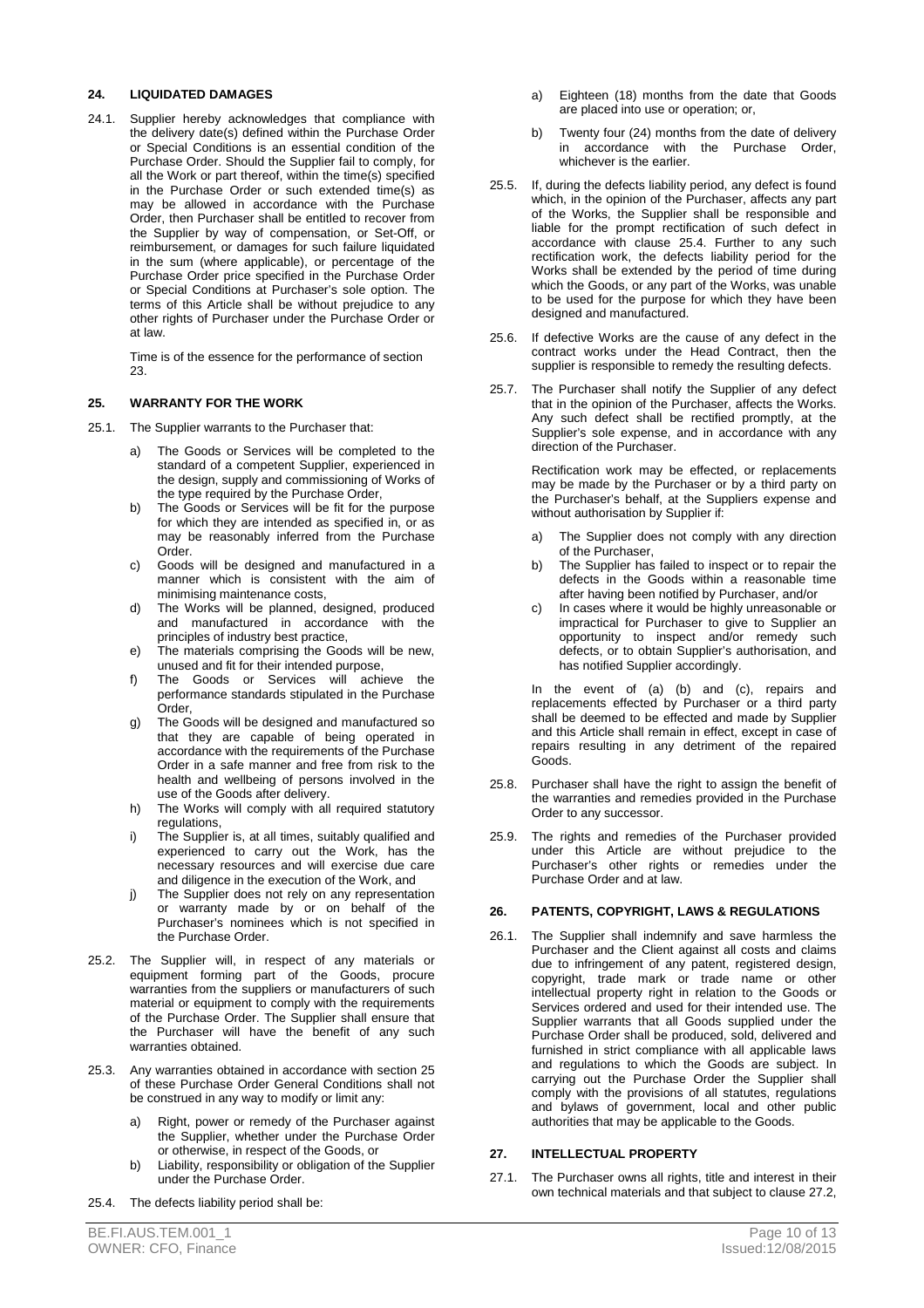the Supplier has no right, title or interest in the Purchaser's technical materials.

- 27.2. The Purchaser grants the Supplier a license to reproduce and use the Purchaser's technical materials and/or the Project IP as necessary for the purpose of completing the Works. The Supplier must not The Supplier must not reproduce, use or otherwise deal with the Purchaser's technical materials and/or Project IP, or allow any other person to do the same, for any other purpose. The Purchaser has the right to revoke this license at any time by notice in writing to the Supplier.
- 27.3. The Supplier gives the Purchaser a non-exclusive. transferable, royalty free license to use all Supplier IP, in existence at the date of Purchase Order, or comes into existence otherwise than in connection with the Purchase Order, to the extent necessary to enable the Purchaser to exercise rights in the Project IP.
- 27.4. All rights, title and interest in and to the Project IP will be the property of the Purchaser as and when created (including but not limited to the Project IP created prior to or after the date of the Purchase Order).
- 27.5. The Supplier warrants that:
	- a) The supply of the Works do not and will not infringe the rights (including, but not limited to, Intellectual Property Rights) of any third party,
	- b) At no further cost to the Purchaser, the Supplier will procure all licenses and consents to use any Intellectual Property Rights of a third party which are necessary to supply the Goods and/or provide the Services,
	- c) The Project IP does not and will not infringe any rights of third parties (including without limitation any Intellectual Property Rights), and
	- d) The Supplier has the right to assign all Project IP to the Purchaser in accordance with section 27.4.
- 27.6. The Supplier agrees that any sub-contract entered into in relation to the Purchaser Order will contain a condition that the Subcontractor agrees to assign to the Purchaser all Intellectual Property Rights in any Project IP created by it for the purposes of the Purchase Order.
- 27.7. The Supplier agrees to provide all reasonable assistance the Purchaser may request to protect the Intellectual Property Rights in the Purchaser's technical material and the Project IP.
- 27.8. The obligations in this section continue after the contract in relation to the Purchase Order is terminated.

#### **28. CONFIDENTIALITY**

28.1. Except where necessary for the purposes of this Purchase Order, the Supplier shall not, without the prior written approval of the Purchaser, use or divulge in any way to any third party any information concerning the Purchase Order or the Purchaser or Client's business operations acquired or received by the Supplier in contemplation of, or under, this Purchase Order or otherwise in relation to the execution of the Purchase Order (including, without limitation, any drawings in connection with those business operations). The Supplier shall use all reasonable endeavors to prevent any unauthorized use or disclosure and, without limiting the generality of the foregoing, shall ensure that each and any Subcontractor who is at any time in possession of any confidential information concerning the Purchaser or Client's business operations described above does not disclose or suffer or permit the disclosure of the same. The obligations imposed by this clause shall survive the termination of the Purchase Order.

#### **29. DOCUMENTATION**

29.1. Originals or certified copies of all requested material and test certificates must accompany all deliveries of Goods.

> Where the Supplier fails to submit any required documents, the Purchaser reserves the right to withhold payment of any outstanding invoices, until the required documents are received.

- 29.2. The Supplier shall be liable for the correctness and completeness of all Documentation and shall not be released from any liability by any acceptance of any kind by the Purchaser. Documentation shall be clearly marked with the Purchase Order number, item number, unit type and serial number of the Goods to which they relate.
- 29.3. Where the Purchaser's approval of Documentation is required, manufacture of Goods shall not commence before the Purchaser's approval has been received. Such approval shall not relieve the Supplier of any obligation to deliver the Goods on time, provided the Purchaser's approval is not unreasonably delayed.

#### **30. RISK AND INSURANCE**

- 30.1. Risk in the Goods shall pass to the Purchaser only upon delivery of the Goods in accordance with the Purchase Order. Until such time, the Supplier shall insure the Goods against loss or damage from any cause for full replacement value and shall ensure the noting of the Purchaser's interest upon the policy.
- 30.2. The Supplier shall effect and maintain from the Commencement Date the following insurances: -

#### **a) Third Party Liability Insurance**

Insurance against liability to third parties for any death or personal injury and loss of or damage to any physical property arising out of the performance of the Purchase Order. The Supplier agrees to indemnify the Purchaser against all losses, expenses, claims or any liability under statute or at common law for death, personal injury or property damage caused by the Supplier, its employees, agents or Subcontractors.

- i. The Third Party Liability Insurance shall be for not less than AUD\$10,000,000 for site works and AUD\$5,000,000 for offsite works.
- ii. The deductible limits in the Third Party Liability Insurance covers shall not exceed AUD\$5,000.

#### **b) Other Insurances**

As specified in the Purchase Order or Special Conditions.

- 30.3. Cost of effecting such insurances and the payment of any excesses shall be payable by the Supplier.
- 30.4. Subcontractors shall be required to provide policies of insurance equivalent to that required of the Supplier. To the extent that the Supplier fails to require, or Subcontractors fail to provide such coverage, the Supplier agrees to indemnify the Purchaser and the Client against any resulting uninsured claims.
- 30.5. Where this Purchase Order requires insurance to be effected in joint names then such policies of insurance shall provide that the Insurer waives all rights, remedies or relief to which it might become entitled by subrogation against any of the parties comprising the Insured and that failure by any Insured to observe and fulfill the terms of the policy shall not prejudice the insurance in regard to any other Insured. Upon request by Purchaser, the Supplier shall provide written confirmation from its insurer that this is in place.
- 30.6. The Supplier shall provide on request by the Purchaser, an insurance information form from its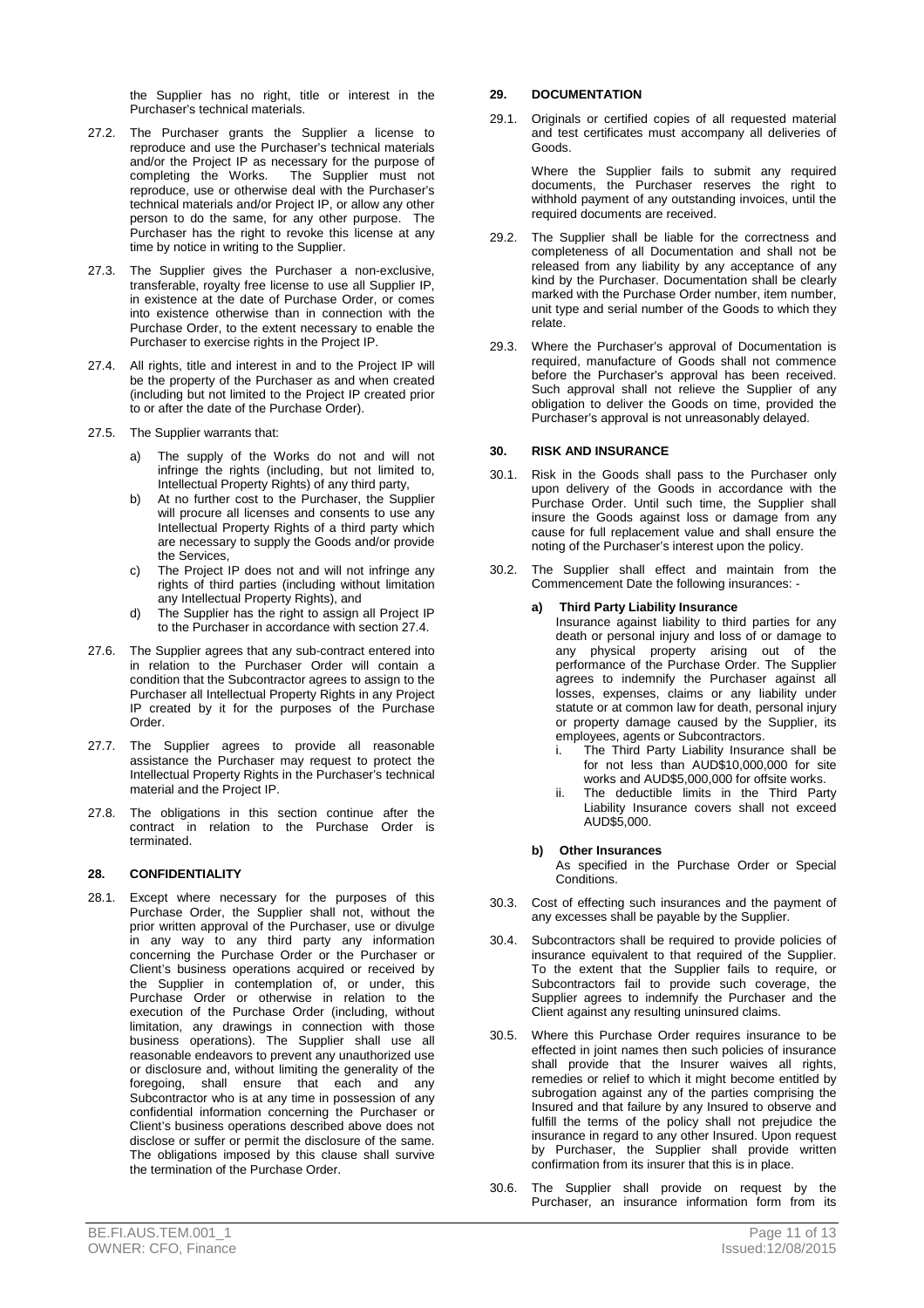Insurers which shall certify that the Supplier has affected insurances as required under the Purchase Order. The Certificate of Insurance shall be stamped and signed by the Supplier's insurer; a broker stamp is not satisfactory.

#### **31. LIABILITY AND INDEMNITIES**

- 31.1. The Supplier acknowledges that upon entering the Purchaser's premises, to the extent permitted by law, the Supplier does so at the Supplier's risk. This extends to all Supplier personnel.
- 31.2. The Supplier will be liable for, and will indemnify the Purchaser keeping the Purchaser indemnified from and against any liability and any loss or damage of any kind whatsoever arising directly or indirectly from:
	- a) Any breach by the Supplier of any warranty or any of the other conditions of the Purchase Order by the Supplier.
	- b) Any loss or damage arising out of, or in connection with, any personal injury, illness or death to any person or damage to any property or any other loss or damage of any kind whatsoever caused or contributed to by;
		- i. the Goods and the performance of any Services by the Supplier, and/or
		- the entry onto, and the activities undertaken on and in, the Purchaser's Premises by the Supplier or the Suppliers personnel,
	- c) Any negligence or wilful act or omission by the Supplier and/or any of the Supplier's personnel in connection with fulfilment of the Purchase Order,
	- Any claim made against the Purchaser by or on behalf of any of the Supplier's personnel, in respect of any relevant legislation concerning payroll tax, remuneration, income tax, annual leave, long service leave, superannuation or any applicable award, determination or agreement of a competent industrial tribunal,
	- e) Any penalty imposed for breach of an applicable law in connection with the performance of the Services by the Supplier,
	- f) Loss or damage to any plant, equipment, tools, appliances or other property owned, rented or hired by the Supplier and used in relation to the Purchase Order, and
	- g) Any claim that the Works, anything the Supplier does in supplying the Goods or providing any Services, or the Purchasers use of the Goods or the results of the Services infringes or allegedly infringes the Intellectual Property Rights of any person.
- 31.3. Except to the extent that any liability, loss or damage is solely and directly caused by the Purchaser's willful misconduct or gross negligence or that of the Purchaser's personnel.
- 31.4. Every exemption, limitation, defense, immunity or other benefit contained in the Purchase Order to which the Purchaser is entitled will also be held by the Purchaser to the benefit of, and will extend to protect, Purchaser personnel (excluding the Supplier and Supplier personnel).
- 31.5. Each indemnity in the Purchase Order is a continuing obligation separate and independent from the Supplier's other obligations and survives termination of the Purchaser Order.
- 31.6. It is not necessary for the Purchaser to incur expense or make payment before enforcing a right of indemnity conferred by the Purchase Order.
- 31.7. If the Purchaser enters the Purchase Order as agent for and on behalf of joint venture partners, the liability of each of those joint venture partners under the Purchase Order is several and not joint, nor joint and several.

32.1. The Purchaser shall not be liable to the Supplier for any loss of profit, loss of use, loss of production, loss of contracts or for any other indirect or consequential damage that may be suffered by the Supplier.

#### **33. TITLE AND OWNERSHIP OF THE WORKS**

- 33.1. Ownership of, and unencumbered title in, the Goods, Services or any part of the Work to be supplied pursuant to the Purchase Order shall pass to the Purchaser at the first to occur of the following events:
	- a) Upon completion of unloading of the Goods at the Delivery Point.
	- b) When Purchaser pays for any of the Works in accordance with the Purchase Order.
- 33.2. Notwithstanding the provisions of clause 33.1 above, the risk in the Goods shall remain vested in Supplier until the Goods or Services are delivered in accordance with the Purchase Order, and Supplier shall indemnify Purchaser in respect of the Works until delivery, as if the same were Supplier's property.
- 33.3. The Supplier warrants that the Work furnished by the Supplier in the performance of its obligations under the Purchase Order shall be free and clear of all liens, restrictions, reservations, security interests and encumbrances.

#### **34. FREE ISSUE MATERIAL**

- 34.1. Where under the Purchase Order the Purchaser's representative or the Purchaser is required to provide at the premises of the Supplier and/or its Subcontractor on a free issue basis, material or equipment for incorporation by the Supplier into the Works or for repair, modification or treatment of the Works, the property in the material or equipment so delivered shall remain vested in the Purchaser but the Supplier shall be responsible for and be deemed to have legal custody of such material or equipment from the time of receipt by the Supplier or its Subcontractor of such material or equipment until the Works shall be taken over by the Purchaser in accordance with the Purchase Order.
- 34.2. Where under the Purchase Order the Supplier is responsible for the Goods whilst in transit from its premises or from its Subcontractors premises to the Delivery Point, the Goods shall be deemed to include the free issue material incorporated therein and the Supplier shall insure same whilst in transit for such value as is specified in the Purchase Order or if not so specified then for such value as it shall ascertain from the Purchaser's representative prior to transit taking place.

#### **35. DUTIES AND TAXES**

- 35.1. Supplier is responsible for informing itself fully of its obligations regarding all duties and taxes and the Supplier shall indemnify the Purchaser regarding any failure by the Supplier to comply.
- 35.2. Suppliers obligations with regards to import duties and tax implications for Goods supplied from outside Australia will be determined by the delivery terms specified in the Purchase Order (Incoterms latest edition refers).
- 35.3. Goods and Services Tax (GST) is an Australian tax on consumption. Supplier is responsible for making itself fully aware of the implications of GST and its obligations for same.
- 35.4. If any change in law (including the GST law) effects or is accompanied by or undertaken in connection with a reduction in or abolition of any then existing Taxes the consideration (excluding any GST) payable by us will